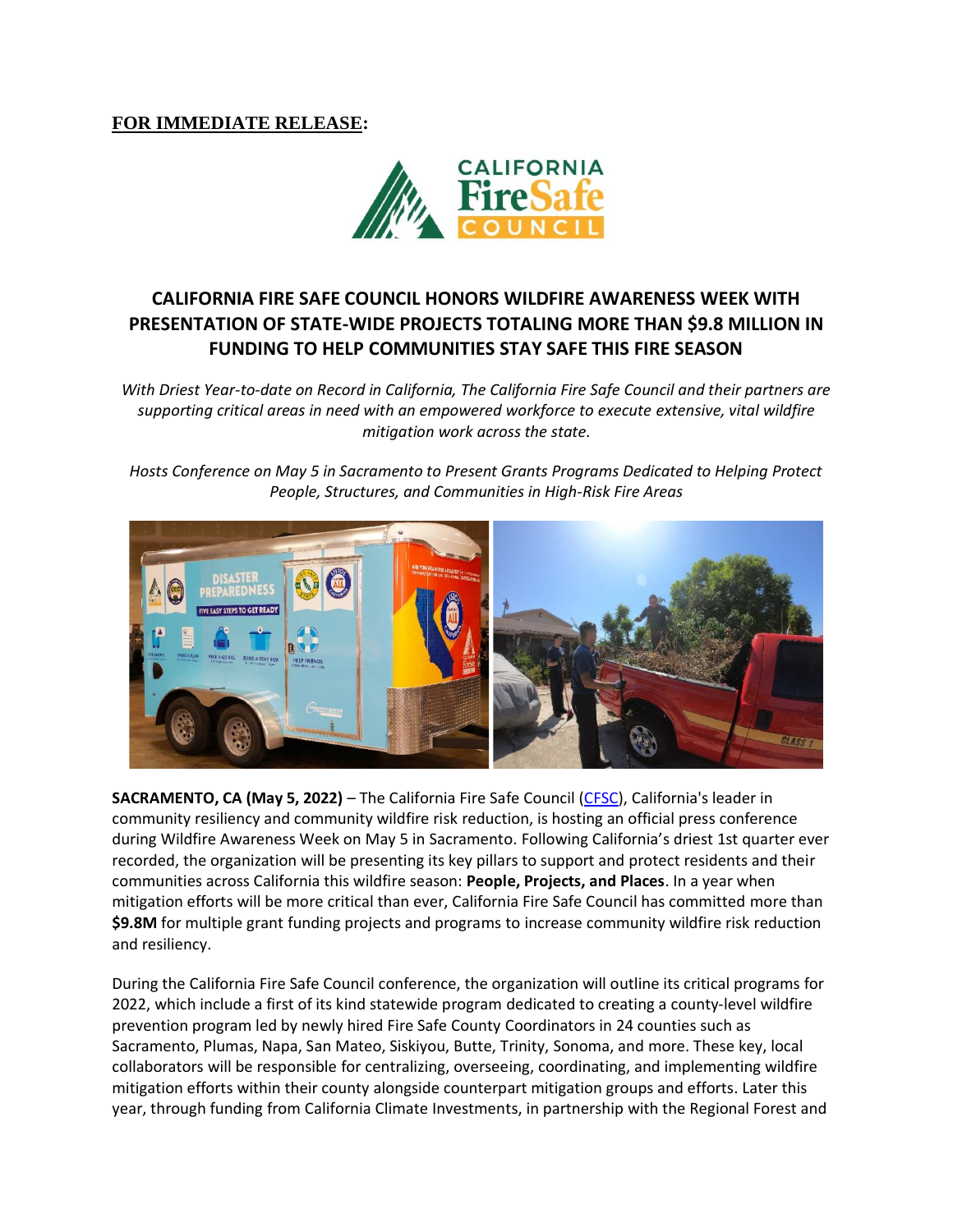Fire Capacity Grant Program, the CFSC will be offering capacity building grants to eligible non-profit organizations throughout the state to help with staffing, outreach and other needs that will assist groups on the ground in successfully managing the essential prevention and mitigation work they are conducting.

Beginning this May 2022, a total of over \$3M in grant funding will also be dedicated to evacuation route creation, planning, and maintenance under the 2021/2022 Wildfire Evacuation Route Planning and Development Grant Program. Additional tools and resources will be dedicated to creating defensible spaces, community fuel breaks, and home hardening plans on a community level. A new Defensible Space Assistance Program will commit \$3M towards defensible space treatments for low-income, senior and disadvantaged communities in high-risk zones across the state. Funding for these projects are provided by the California Department of Forestry and Fire Protection's Wildfire Prevention Program as part of the California Climate Investments Program. Additionally, as part of the CFSC's previous Listos Outreach Toolkits and Trailers Program, thirteen custom-built Wildfire Preparedness Trailers and fortytwo Toolkits were awarded to local community partners and Fire Safe Councils. The goal of the Toolkits & Trailers program is to execute dynamic preparedness programs in regions including San Diego County, Los Angeles County, Santa Cruz, San Francisco, Sacramento, Placer County, Ventura County, Sonoma County, El Dorado County, Mendocino County, Santa Clara County, Nevada County, Mountain Rim, Ojai Valley, and other cities.

The California Fire Safe Council will host the 2022 Wildfire Awareness Week Press Conference during the Sacramento region's Big Day of Giving on Thursday, May 5 at 11:00 a.m. PST at its Sacramento County HQ (3237 Peacekeeper Way, McClellan, CA). Speakers will include Hedi Jalon, Executive Director of California Fire Safe Council, and representatives from CAL FIRE, Cal OES, and other government agencies.

**"The California Fire Safe Council is proud of our work to help all Californians stay safe during wildfire season, "** said Hedi Jalon, Executive Director, California Fire Safe Council. "During Wildfire Awareness Week, we remind residents to be on alert and of the importance of taking collective responsibility in joining the wildfire fight. We are proud to stand by our partners today as they share valuable insight and resources on how individuals and communities can best prepare themselves. It's also the perfect opportunity to highlight the important grant resources available to counties throughout California."

### Program Highlights include:

### **PEOPLE:**

#### **County Coordinators Grant Program // CAL FIRE – 2021 and ongoing**

- o **Overview:** The objective of the County Coordinators Grant is to educate, encourage, and develop countywide collaboration and coordination among various wildfire mitigation groups operating within counties containing State Responsibility Area (SRA) lands.
- o **Funding:** \$2.4 million was awarded to 24 counties in California. Funding will be opening to additional counties mid-2022.
- o **County Coordinator Role:** Each County Coordinator will develop their role as the leading resource for wildfire mitigation efforts within their county. They will build a census of groups, stakeholders, and projects and analyze gaps in county-wide wildfire resiliency. In addition, the County Coordinator will help support existing groups' capacity by connecting them with resources, providing feedback on gaps in emergency planning and preparedness, and working to streamline their outreach and coordination efforts. The County Coordinator will work closely with the California Fire Safe Council, existing groups,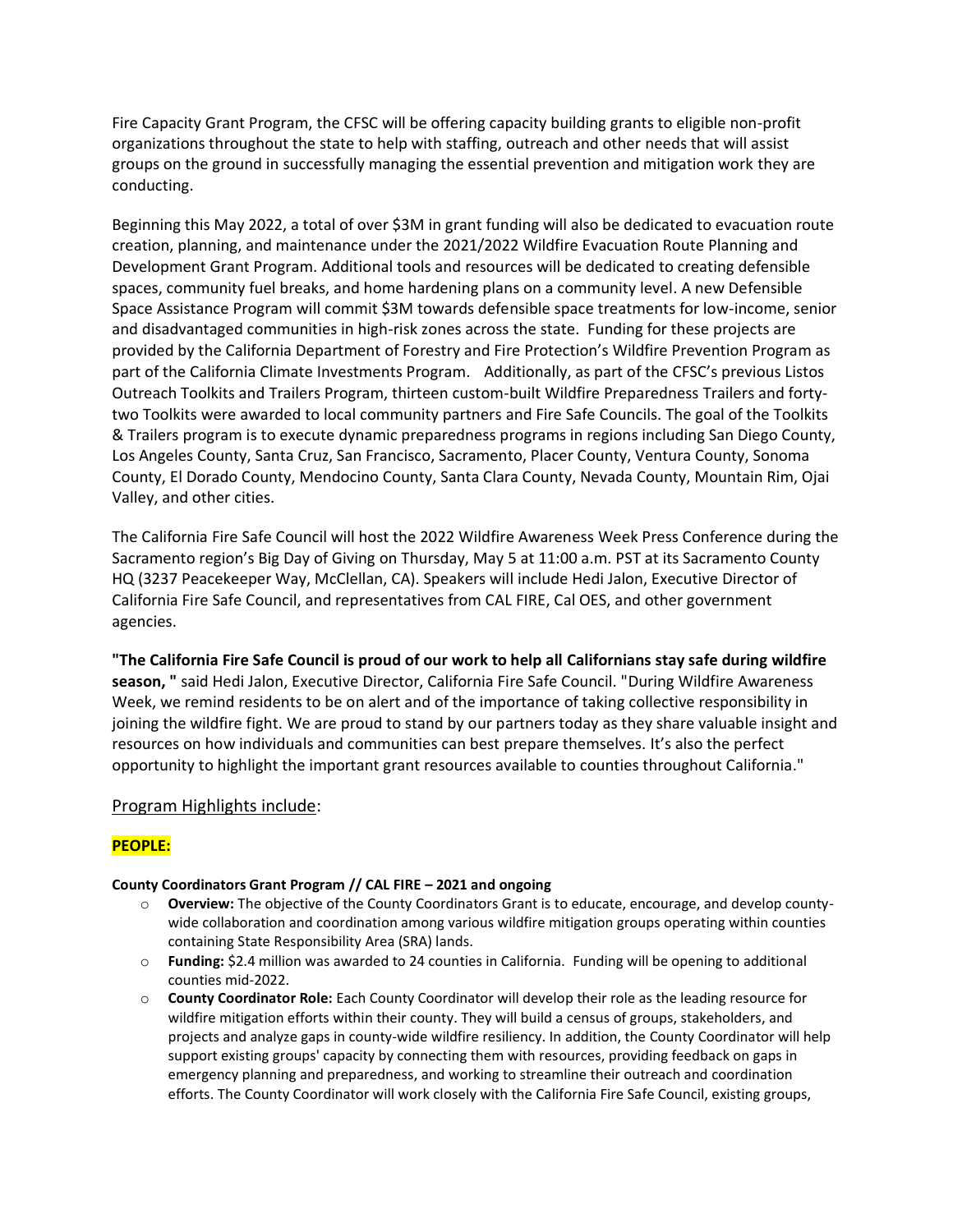governmental agencies, and community leaders to ensure that their county is ready and resilient against encroaching wildfire.

o URL:<https://cafiresafecouncil.org/grants-and-funding/2021-county-coordinators-grant-opportunity/>

### **PROJECTS**

#### **2021/2022 CAL FIRE Wildfire Evacuation Route Planning and Development Grant Program // Mid 2022-June 2023**

- o **Overview:** This Evacuation Route Program will provide funding for evacuation route identification and planning, creation, fuel reduction, and maintenance during emergencies.
- o **Funding:** \$3.75 million is available for evacuation route planning, creation, and maintenance.
- o **Program duration**: Program will begin mid-2022 and run through March 2025.

#### **2022 CAL FIRE Defensible Space Services Grant Program // Coming June 2022**

- **Overview:** The Defensible Space Assistance Program will provide defensible space treatment for in high fire hazard severity zones, focusing on homeowners with special needs. The project will also assist with additional community risk reduction efforts such as outreach programs, community fuel break projects, home assessments, education about defensible space, home hardening, ember awareness, and home ignition zone issues. The Defensible Space Assistance program will build upon the pilot defensible space program currently underway by assisting low-income, senior and disadvantaged communities. Project locations will be determined later this year through a competitive application process.
- o **Funding:** A total of \$3 million is available for defensible space projects. Organizations in six counties will be allocated \$500,000 each to implement their defensible space and education projects.
- o **Program duration:** Program will begin mid-2022 and run through March 2025.

#### **2021 Pacific Gas & Electric Ready and Resilient Grant Program // Ongoing through November 2022**

- o **Overview**: The Pacific Gas & Electric Ready and Resilient Grant Program goal is to improve community hardening with coordinated communications and capacity-building. This program will develop the operational coordination and capacity of the many local and regional wildfire community hardening efforts. Projects are in high and very high fire hazard severity zones in Wildland Urban Interface (WUI) communities.
- o **Funding**: \$500,000 was made available to five organizations in El Dorado County, Sonoma, Lassen, San Luis Obispo and Yuba counties.
- o Locations: El Dorado County, Sonoma, Lassen, San Luis Obispo, and Yuba counties.
- o **Program duration**: Projects started in late2021 and will continue through November 30, 2022.

### **PLACES:**

#### **Listos Outreach Toolkits and Trailers**

- o **Overview:** Through a generous grant from Listos CA, custom toolkits and trailers provided by The California Fire Safe Council are being utilized on the ground in communities and organized by neighbors to increase wildfire preparedness, prevention, and mitigation. These tools and trailers provide essential community support in wildfire mitigation and prevention and offer an easy way to engage the surrounding community, supporting the implementation of fuel reduction programs such as community chipper programs, fuel breaks, and roadside and defensible space projects. These programs also utilize educational tools to spread the Live Fire Safe message and inspire and engage communities.
- o **Funding:** Through the overall program, 42 Outreach Toolkits and Thirteen Trailer Toolkits were awarded, and including resources and support, totaled over \$500,000 in funding.
- o **Locations**: San Diego County, Los Angeles County, Santa Cruz, San Francisco, Sacramento, Placer County, Ventura County, Sonoma County, El Dorado County, Mendocino County, Santa Clara County, Nevada County, Mountain Rim, Ojai Valley, Oakland, Ojai Valley, Bishop, Lassen County, and other cities.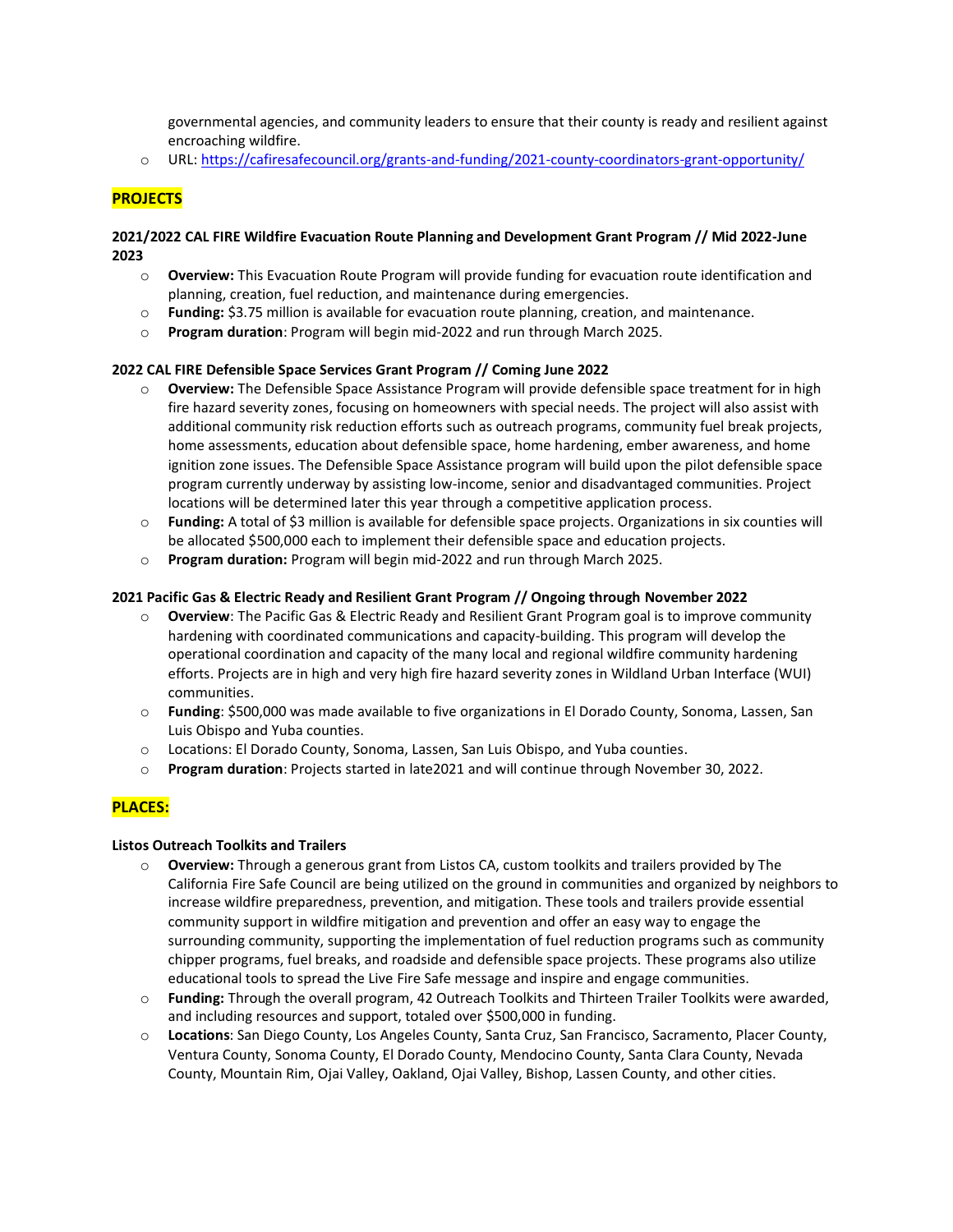### **HELPFUL TIP: It's #WildfireAwarenessWeek! Are you ready?**

- ✓ Get Alerts.
- $\checkmark$  Make a plan.
- $\checkmark$  Pack your go-bag.
- $\checkmark$  Build a stay box.
- $\checkmark$  Help others

**Home preparedness is critical**. Residents are encouraged to remove dry and flammable vegetation within 5 feet of home structures, including branches, weeds, dead grasses, and more, to help eliminate sparks reaching your home. It's also beneficial to eliminate vegetation limbs and small trees from around ground-level porches and decks. Creating defensible space around homes will improve the chance of residents and their homes surviving a fire.

To find out how your Fire Safe Council keeps the community fire safe and learn more about fire prevention tips, follow us at **@CAFireSafeCouncil** on Facebook and @CAFireSafe @CalOES @CalVols on Twitter, and get involved by sharing updates using **#CFSCwildfireawareness** and **#WildfireAwarenessWeek**.

To support the California Fire Safe Council during the Big Day of Giving and to assist them in continuing to flexibly respond and support the state's essential wildfire prevention needs, please donate at cafiresafecouncil.org.

#### \*\*\*\*

### **About California Fire Safe Council:**

California Fire Safe Council's mission is to be "California's leader in community wildfire risk reduction and resiliency!" Since 2004, California Fire Safe Council has provided grants totaling more than \$118M to over 300 local fire-safe councils, nonprofit groups, resource conservation districts, fire agencies, and more throughout California. For more information, please visit cafiresafecouncil.org.

#### **MEDIA ASSETS:**

#### LINK TO PHOTO/VIDEO FOR YOUR USE:

- [https://www.dropbox.com/scl/fo/vymi81s0ly7swu77wyml1/h?dl=0&rlkey=vvbuf91ehwt568mbnhm1033k](https://www.dropbox.com/scl/fo/vymi81s0ly7swu77wyml1/h?dl=0&rlkey=vvbuf91ehwt568mbnhm1033kr) [r](https://www.dropbox.com/scl/fo/vymi81s0ly7swu77wyml1/h?dl=0&rlkey=vvbuf91ehwt568mbnhm1033kr)
- VIDEO: [https://youtu.be/\\_svBCRBgZnc](https://youtu.be/_svBCRBgZnc)